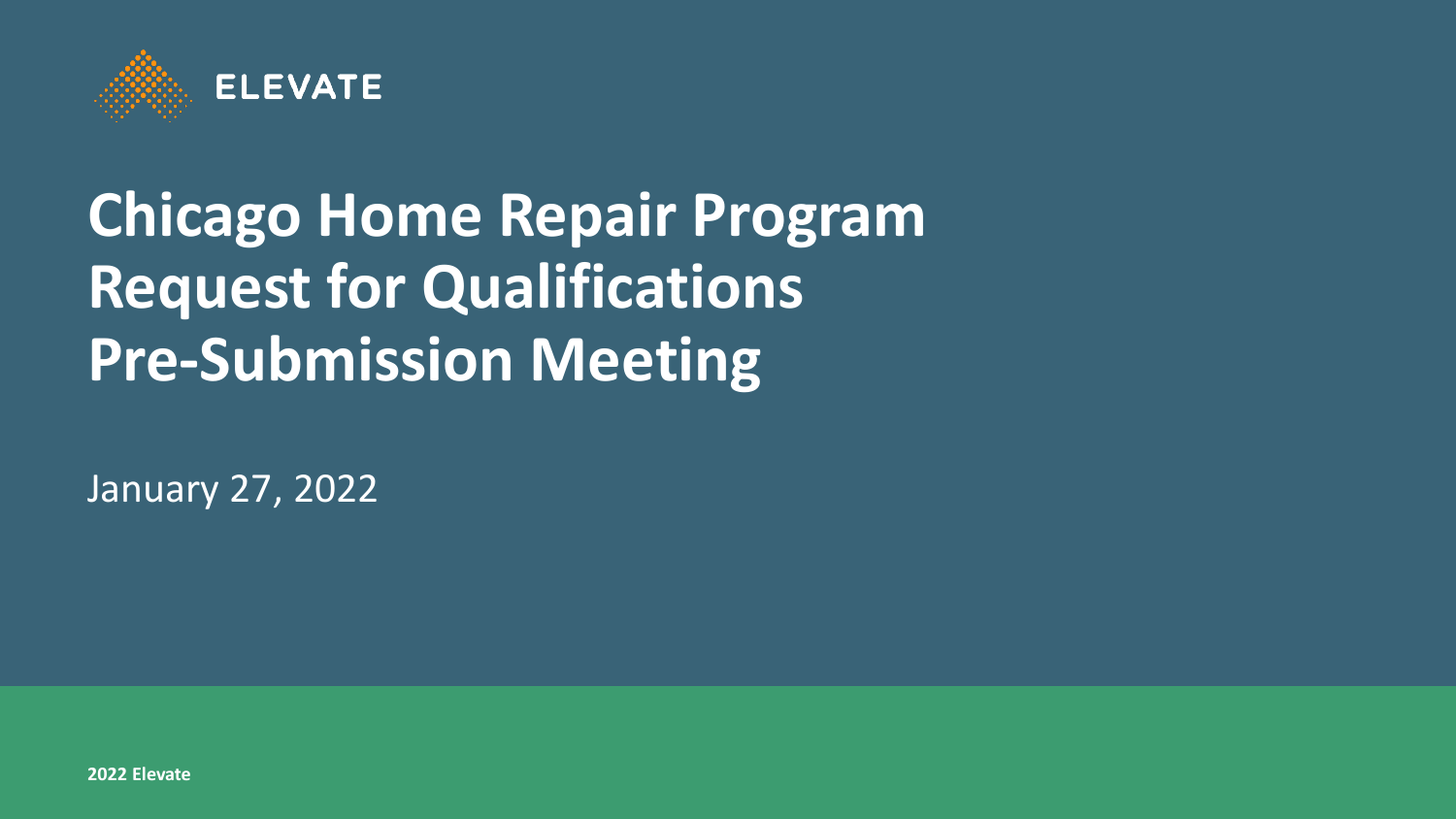- **Agenda** About Elevate
	- Chicago Home Repair Program
	- Contractor Requirements
	- How to Become a Participating Contractor
	- Q&A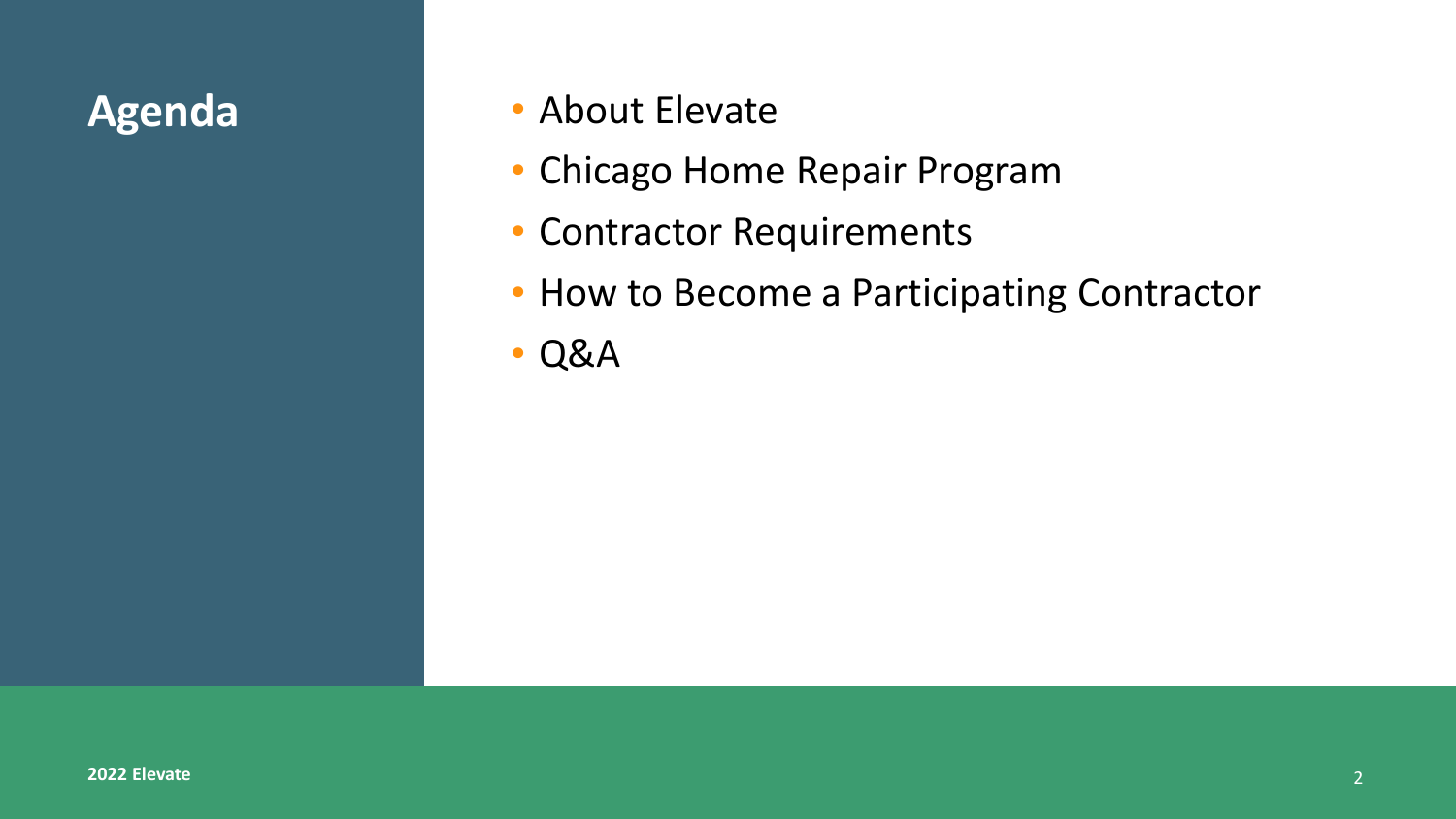

#### **About Elevate**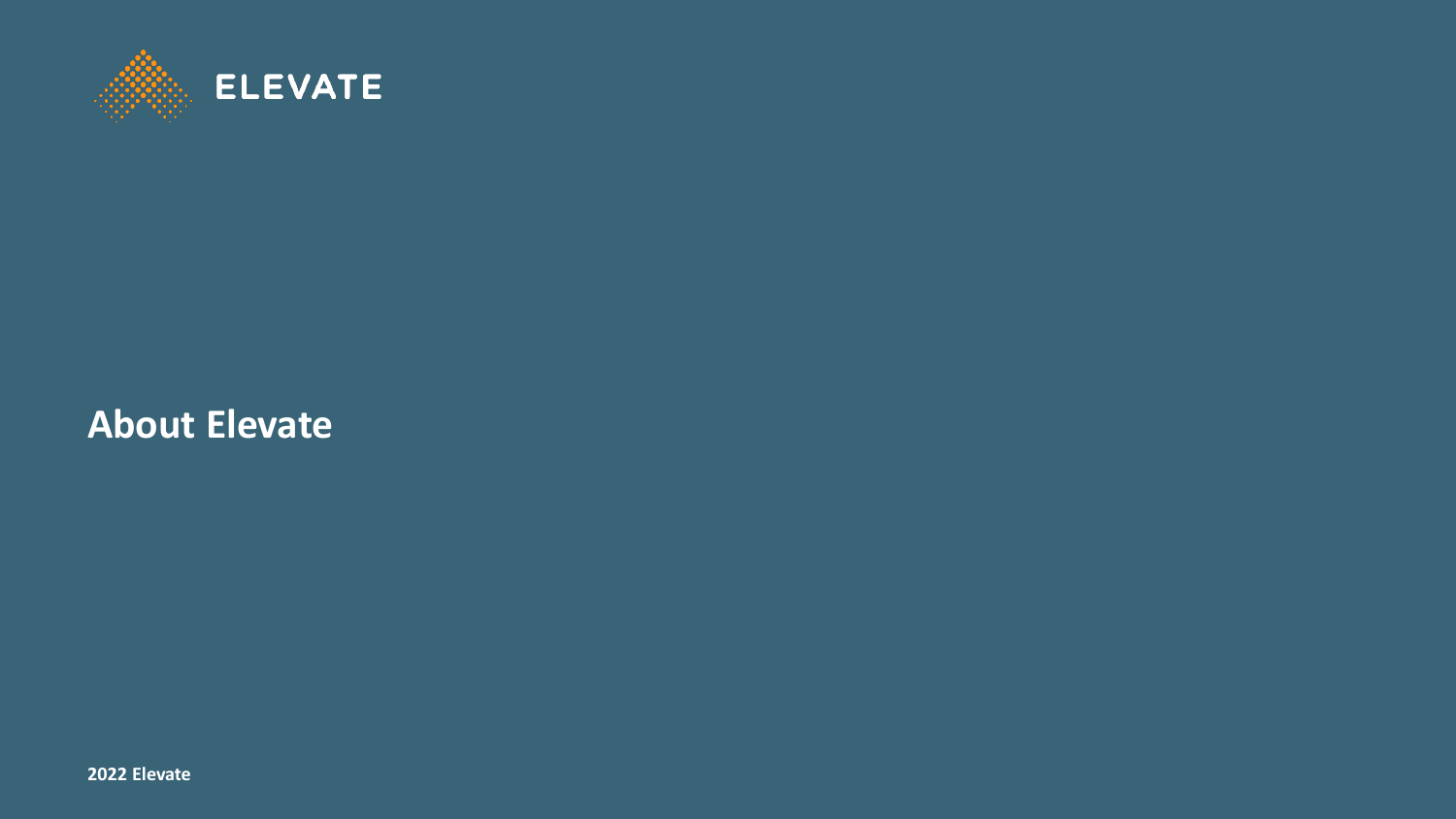#### **Who We Are**

- Equity Through Climate Action
- Elevate seeks to create a world in which everyone has clean and affordable heat, power, and water in their homes and communities — no matter who they are or where they live.



# **ELEVATE** Equity through

climate action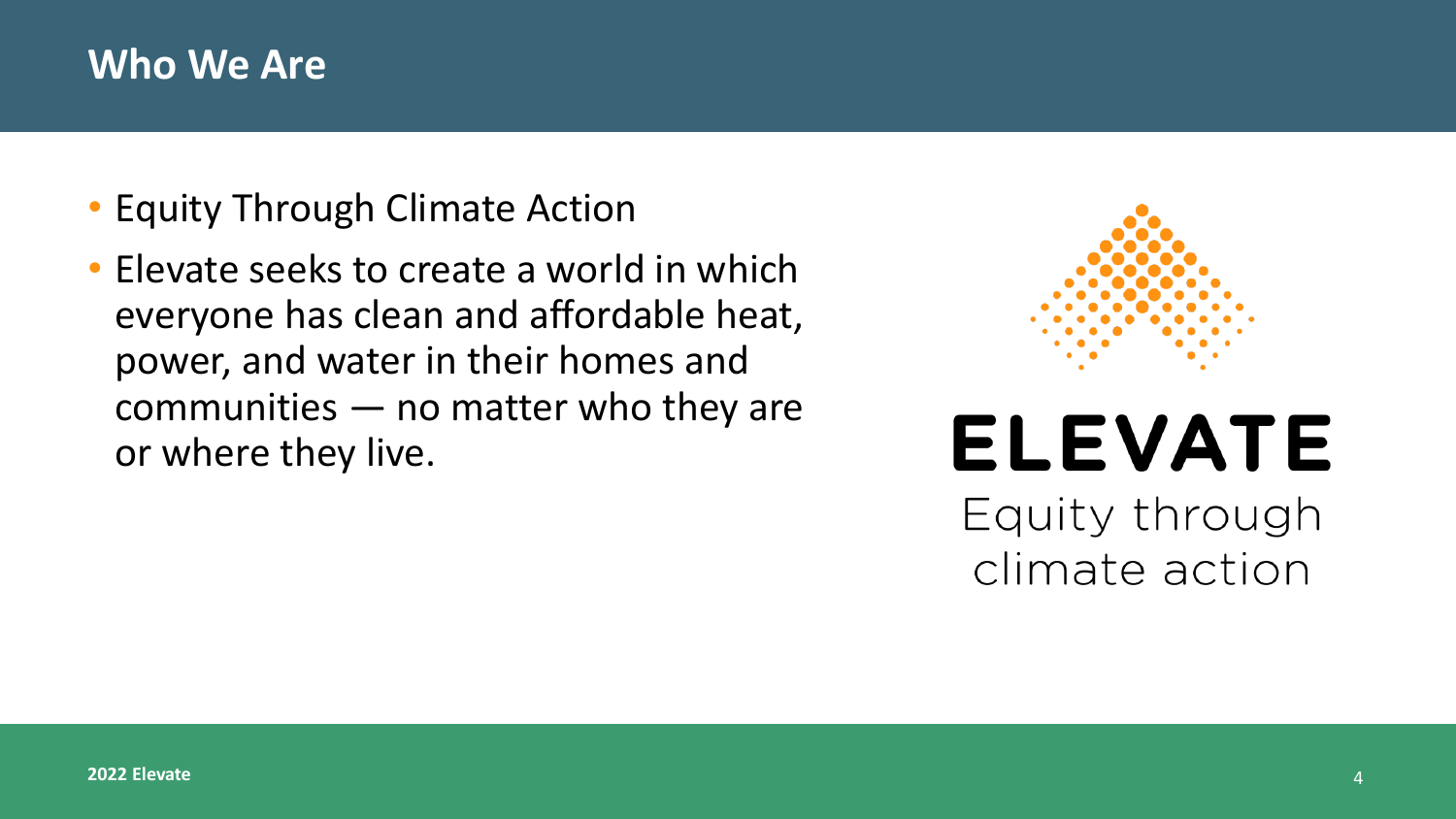### **What We Do**

- Energy Efficiency
- Solar
- Water affordability and safety
- Healthy homes
- Services for seniors to age safely at home
- Workforce and small business development
- Community planning
- Policy, research and innovation
- [www.elevatenp.org](http://www.elevatenp.org/)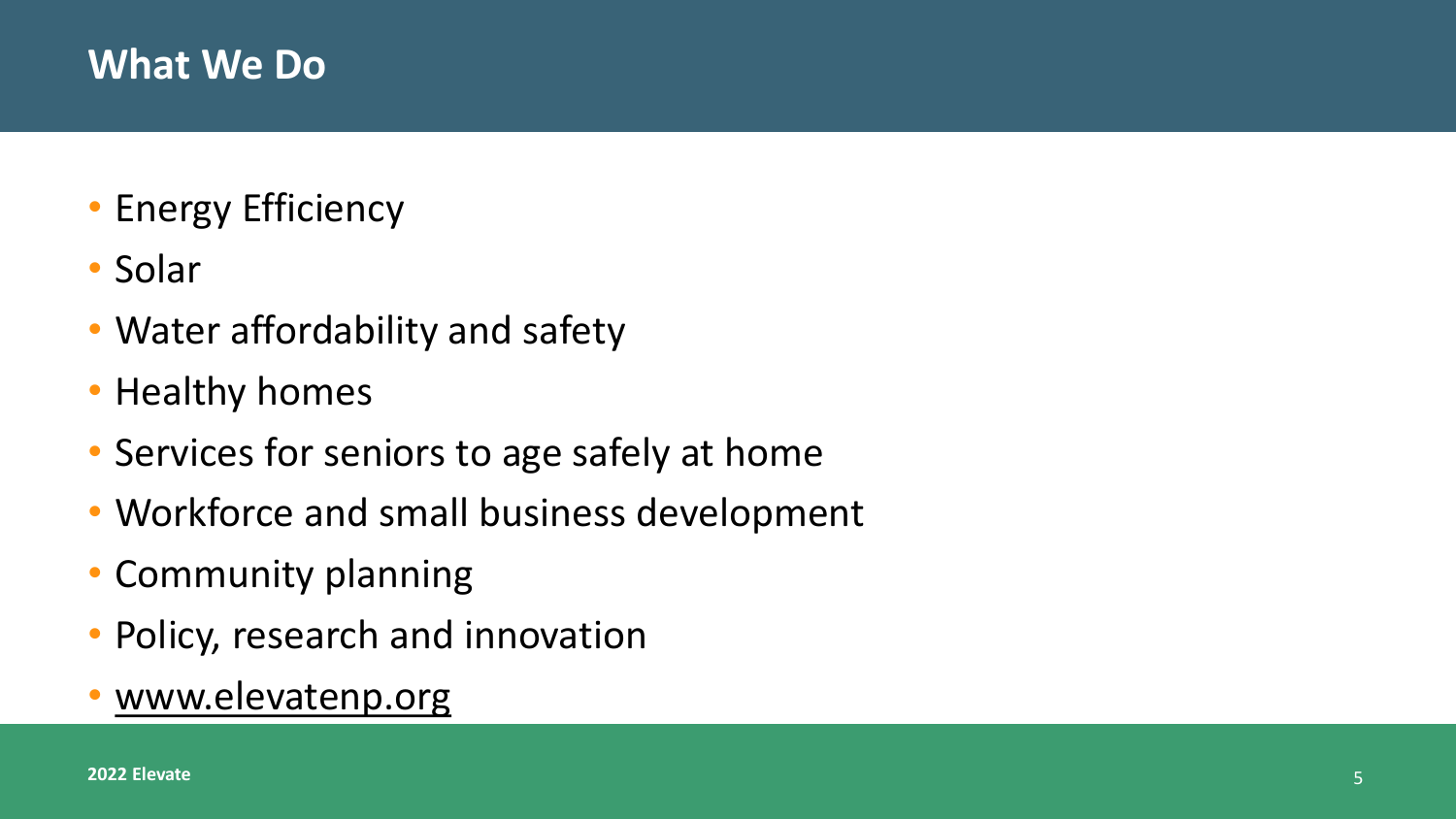

# **City of Chicago Home Repair Program Overview**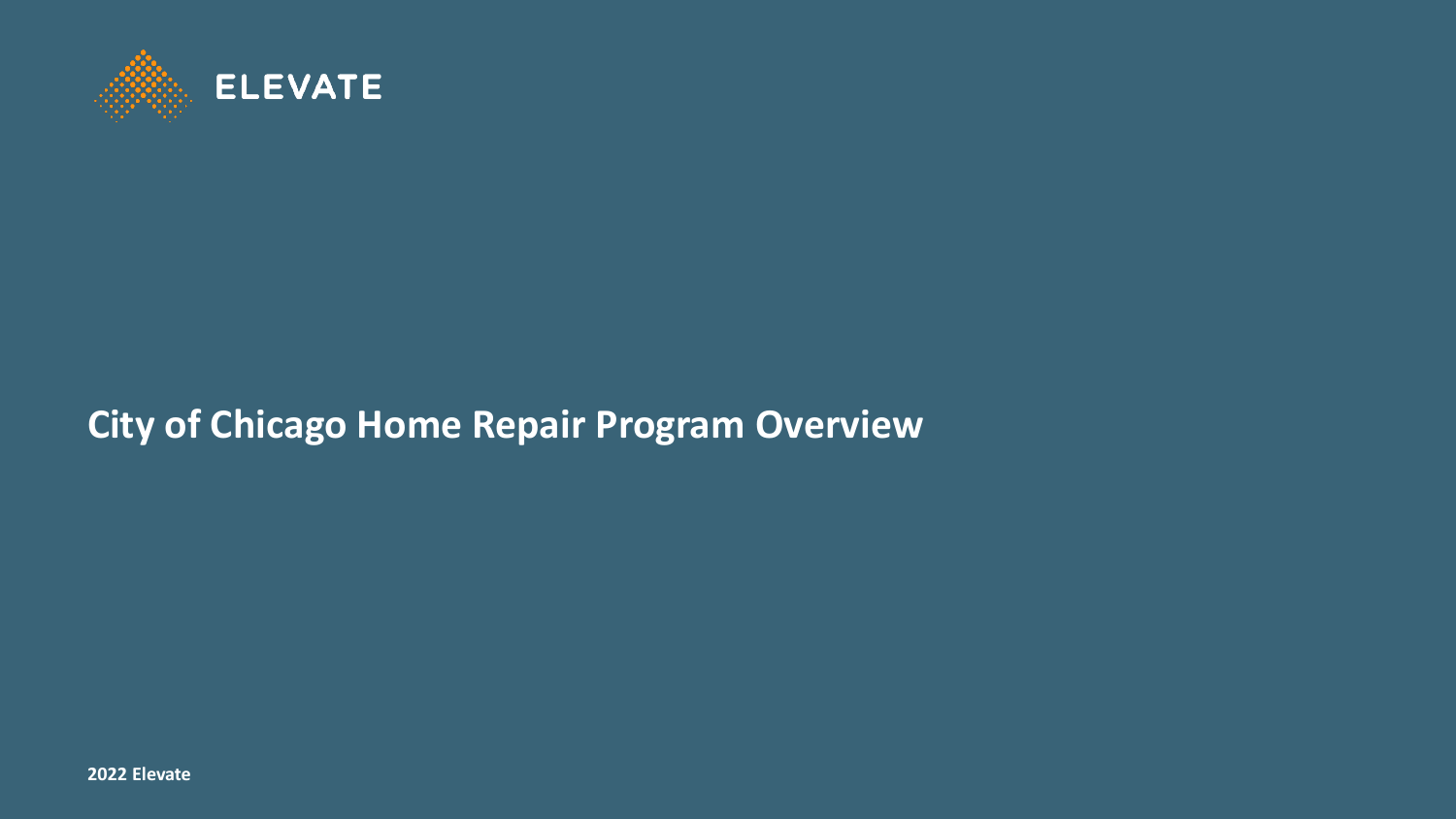#### **Program Overview**

- City of Chicago Dept. of Housing
- Formerly Roof and Porch Repair program
- Roof OR porch repair/replacement AND address health & safety: lead, mold, asbestos, flooding
- 1-4 unit homes, owner-occupied, 80%AMI
- 26% MBE and 6% WBE requirement
- Contractors must pay workers prevailing wage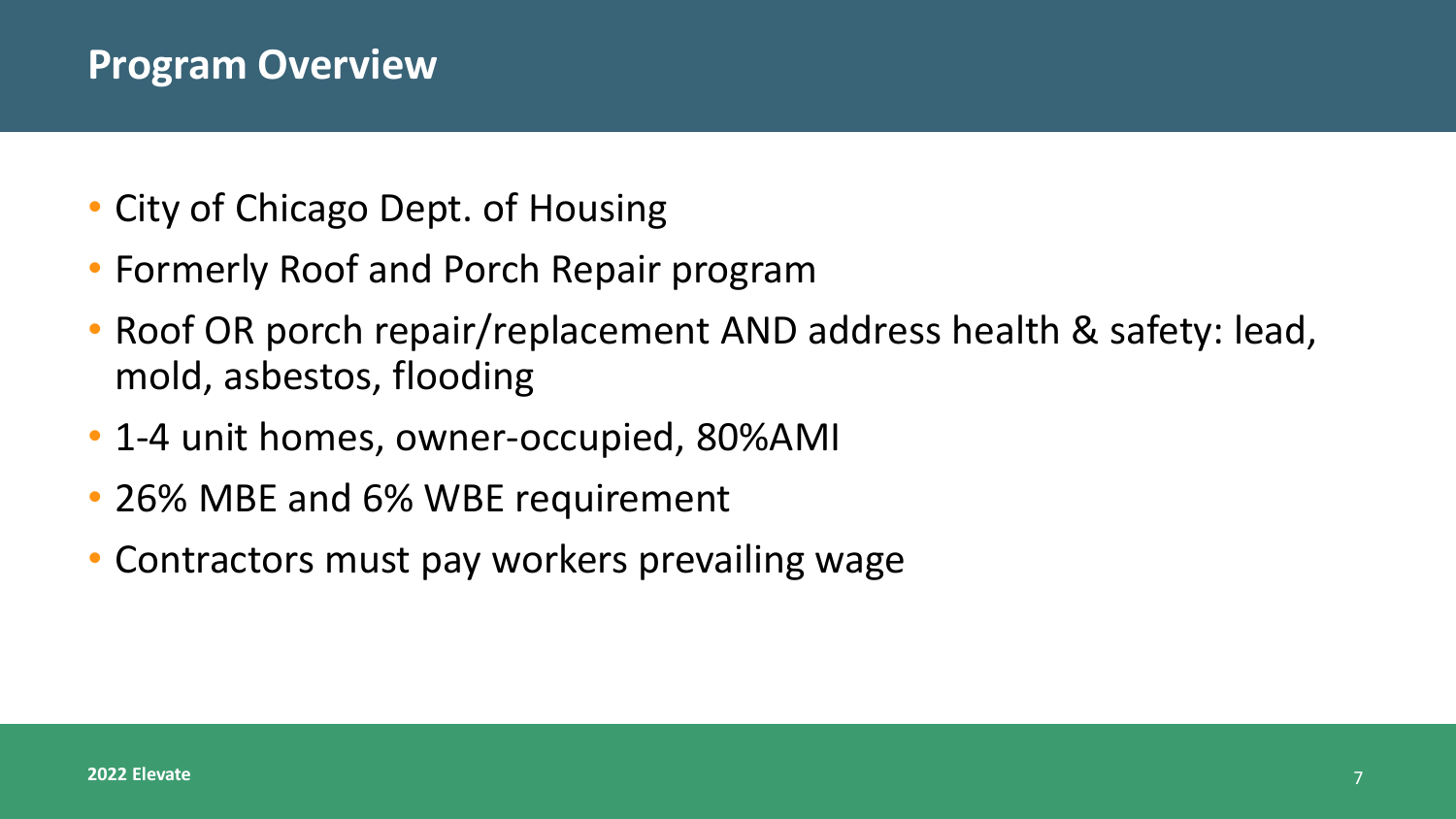#### **Program Zones**

#### Zone 1: 7600 N to 5100 S Zone 2: 5100 S to 8700 S Zone 3: 8700 S to 13800 S

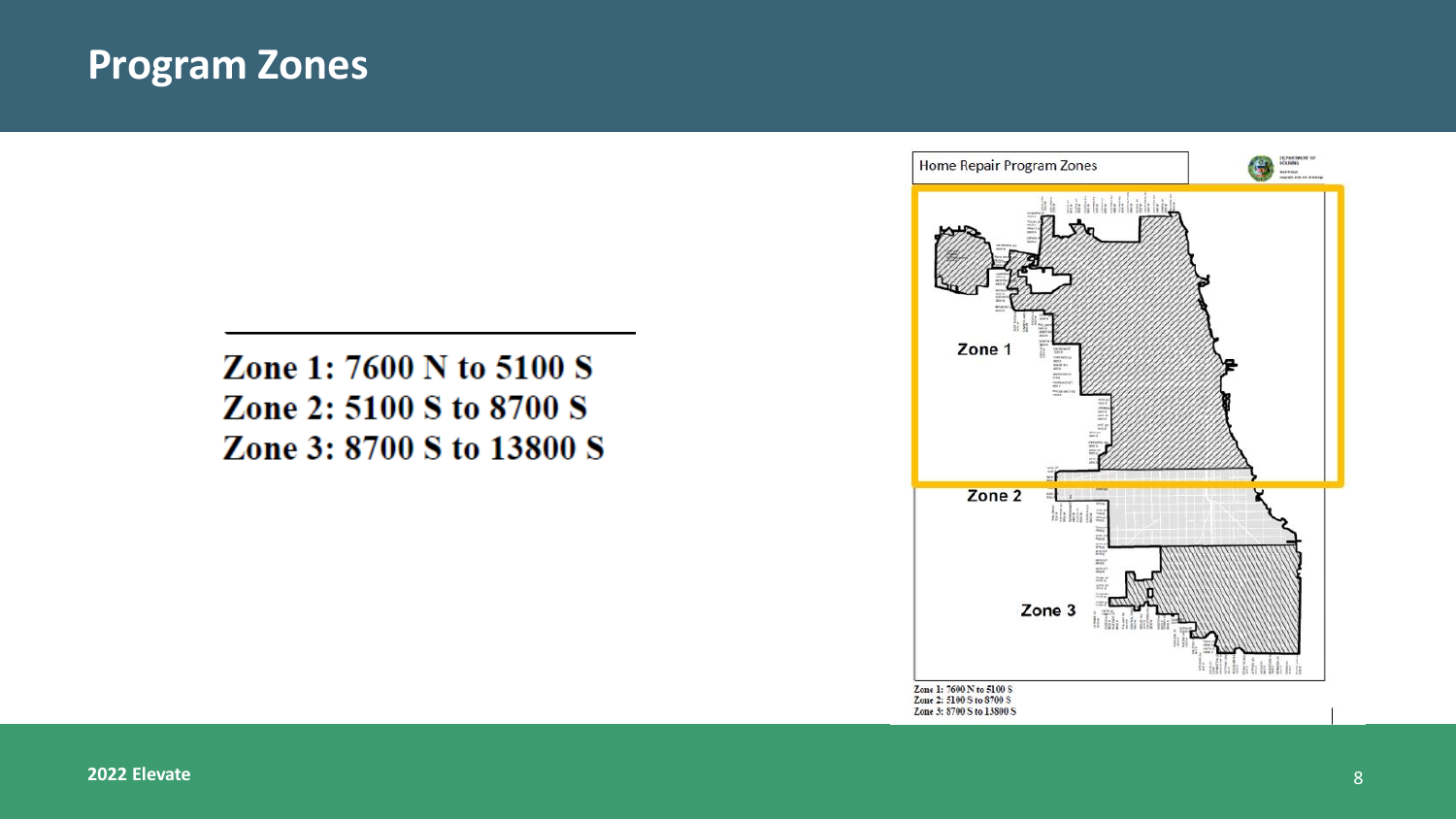# **2022 Program Goals for Zone 1**

- Complete at least 200 jobs (25-30 jobs per month)
- Exceed 26% MBE and 6% WBE requirement
- Help local contractors grow their businesses
- No safety incidents
- Happy homeowners, no complaints
- Very few change orders
- Fix as many problems in the home as possible, prioritizing health and safety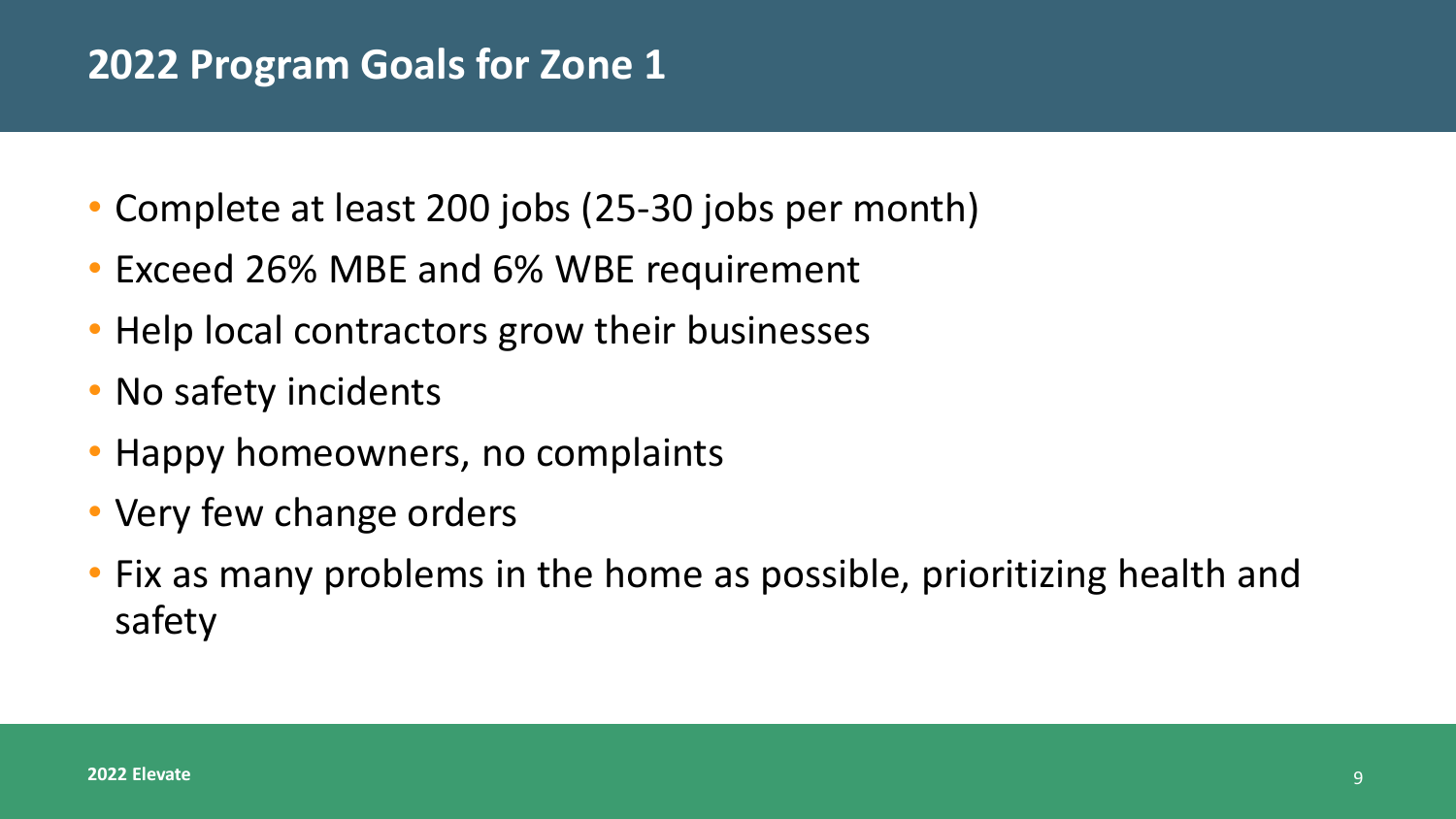

#### **Contractor Requirements**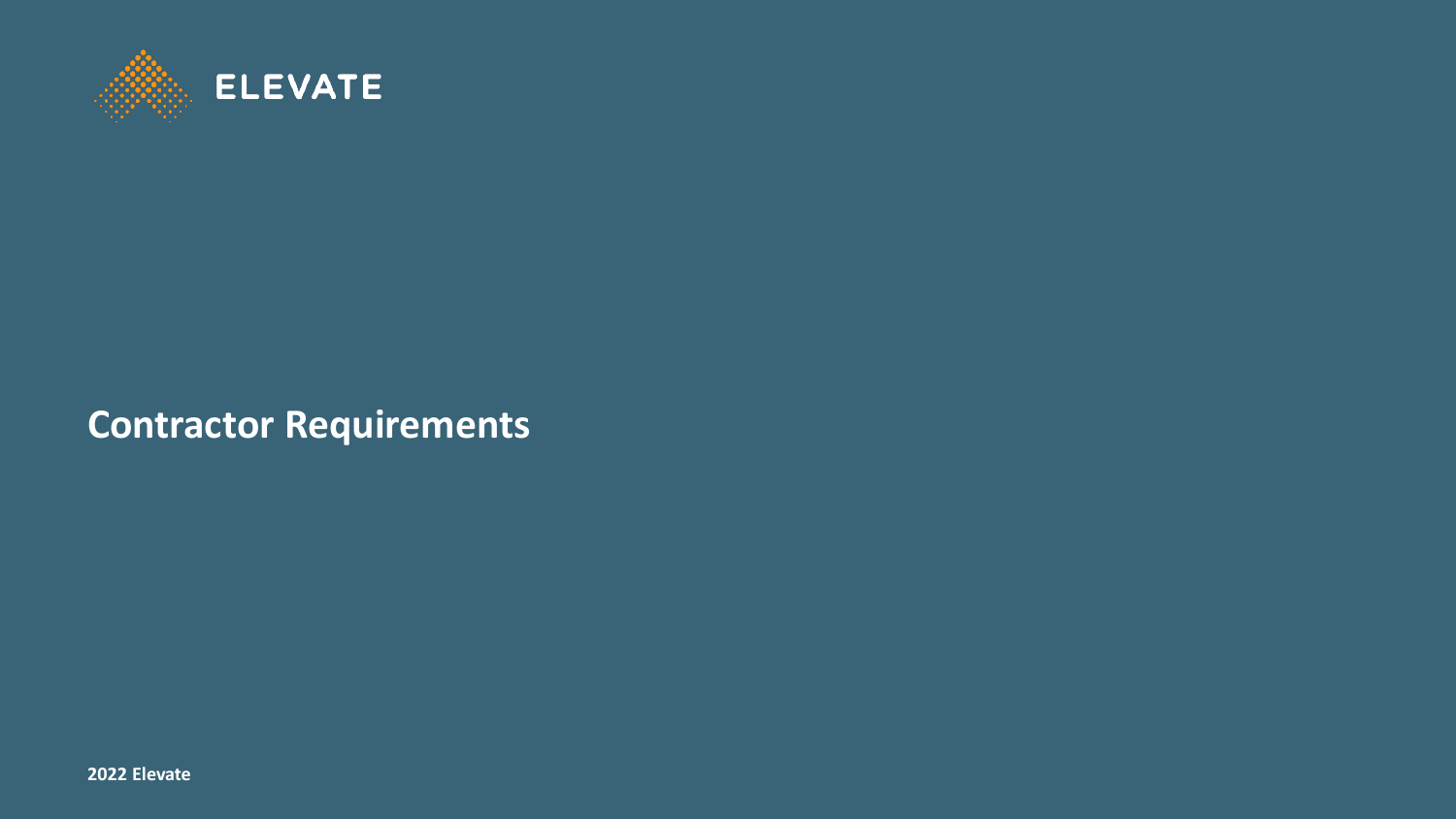#### **Requirements for the Program Overall**

- **Program Orientation.** Mandatory, prior to being assigned projects.
- **Bi-weekly Contractor Meetings.** Discuss issues and provide updates.
- **Ad-Hoc Trainings, as Needed.** Some may be mandatory.
- **Compliance.** Keep business licenses, certifications, insurance current.
- **Timely Documentation.** Must complete required documentation and meet all reporting requirements and deadlines as specified by Elevate.
- **Subcontractor Compliance.** Your responsibility to make sure subs comply with program requirements.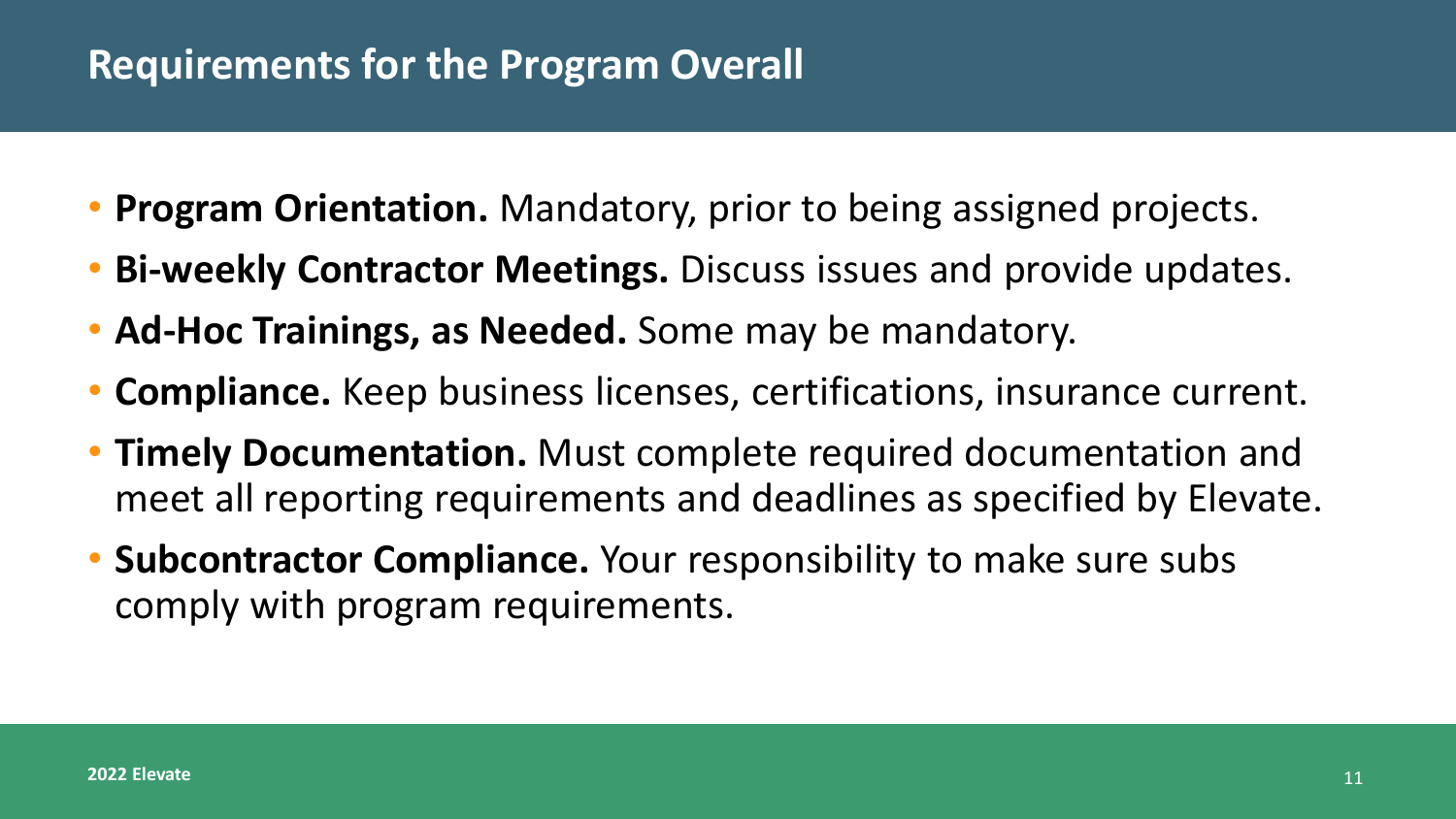#### **Requirements for Each Awarded Project**

- **COVID-19 Precautions.** Must follow CDC and Chicago guidelines.
- **Scope of Work.** Elevate Construction Specialist determines scope of work and cost. Cost informed by RS Means pricing catalog.
- **Contractor Site Visit.** Elevate and contractor finalize scope onsite and review with the homeowner.
- **Construction & Oversight.** Contractor schedules work with homeowner and informs Elevate at least 48 hours prior to work start.
- **Change Orders.** Require Elevate's prior written approval. No change orders resulting from the contractor's failure to adequately assess the project will be allowed.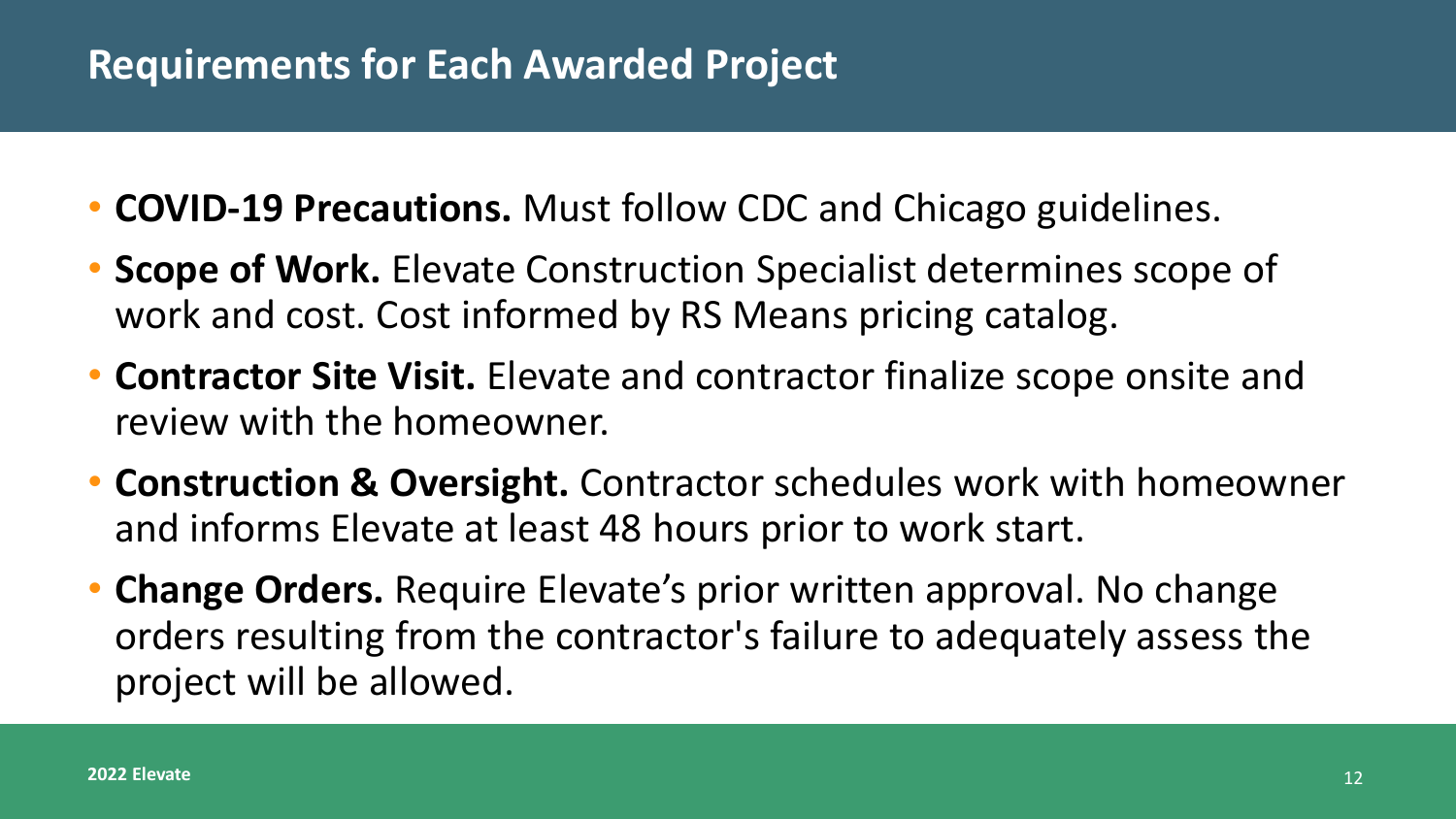### **Requirements for Each Awarded Project - continued**

- **Final Inspection and Punch List.** Contractor notifies Elevate when work is completed and ready for final inspection. Contractor must address any needed corrections which may include the reperformance of work at contractor's cost.
- **Re-inspection.** When corrections are completed, contractor will notify Elevate to schedule re-inspection.
- **Invoice Package.** Payment process only initiated when final inspection or re-inspection is approved by Elevate Construction Specialist and all documentation is provided.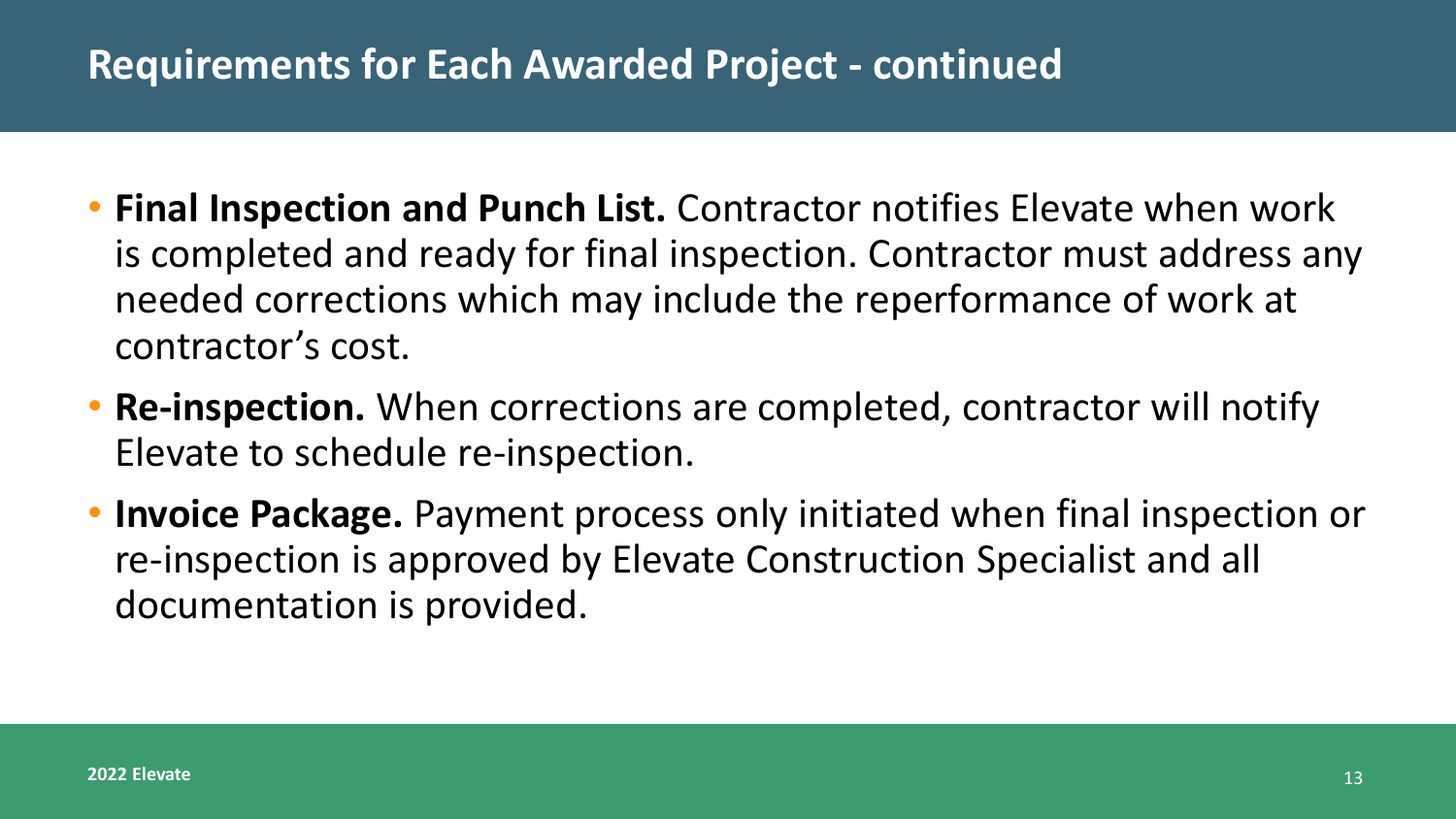#### **What We're Looking For**

- GCs who can do the work and sub where needed
- Trades experience: roofing, porches, lead, mold, asbestos, flooding, accessibility
- Exceptional customer service
- Takes pride in work
- Willingness to learn
- Commitment to helping people
- Local and diverse, and/or hires local and diverse staff and subs
- Thought partner in making program go well
- Can complete at least 1 job a week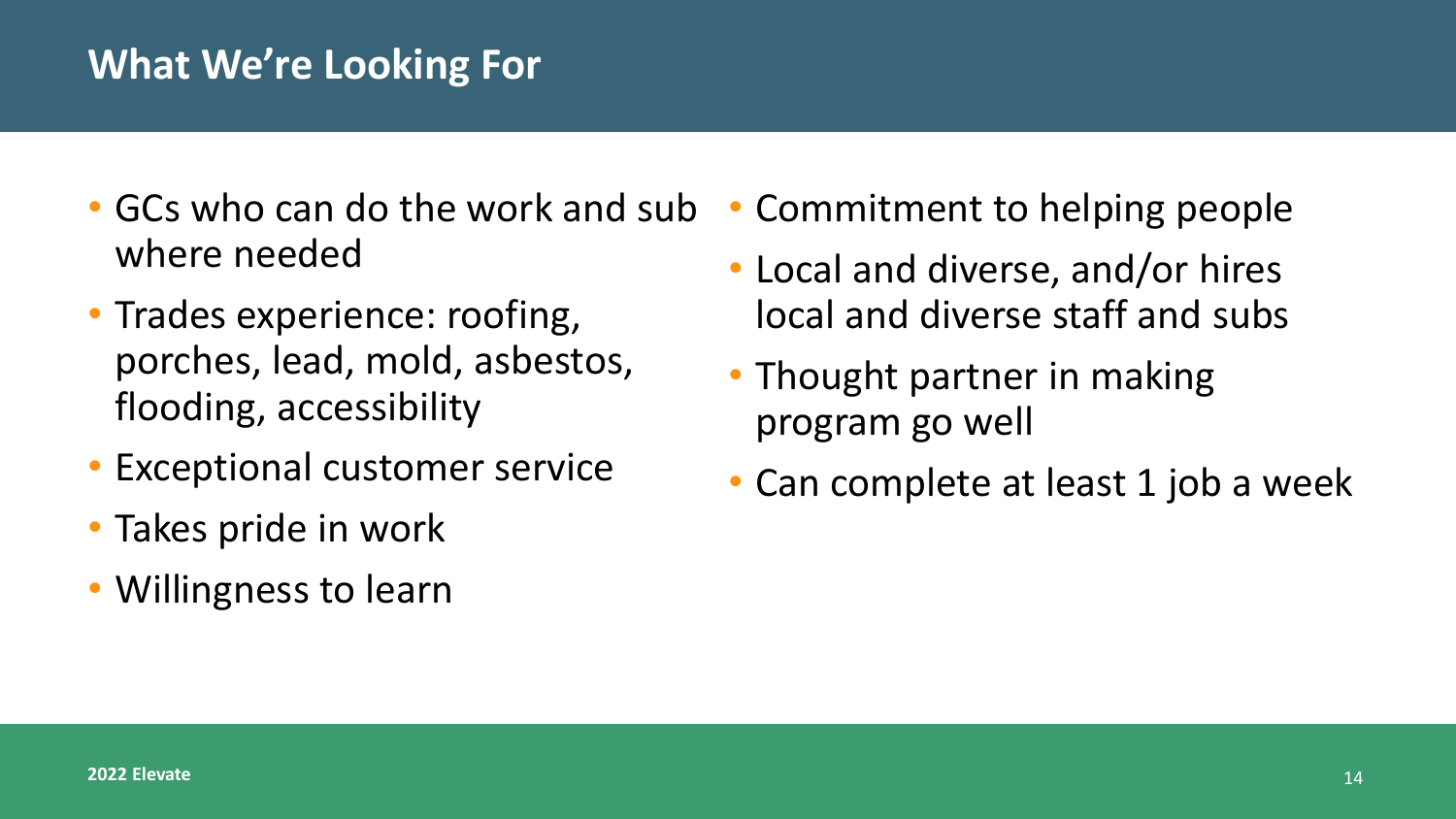

#### **How to Become a Participating Contractor**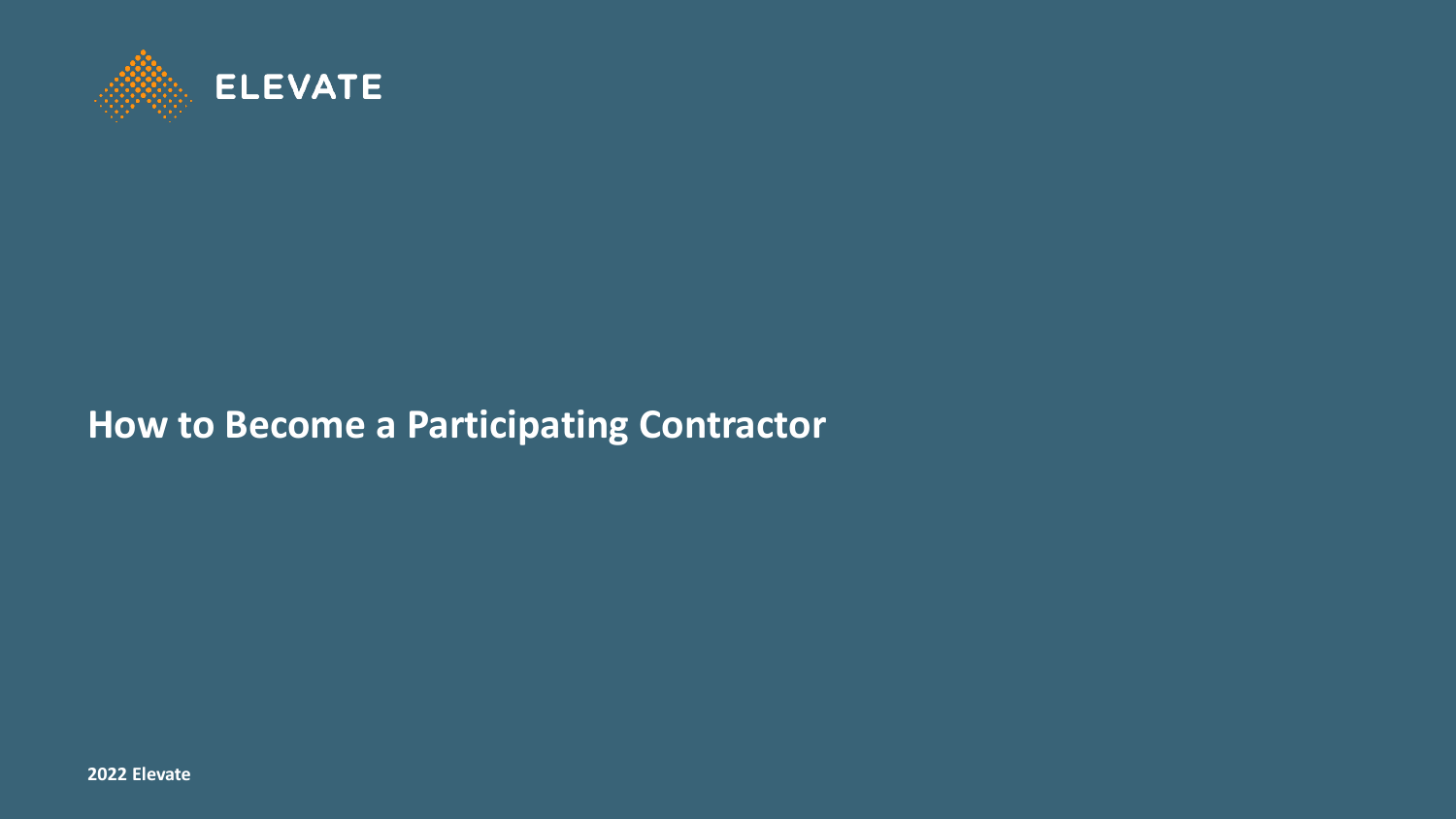### **Review the RFQ**

- Read the entire RFQ, even the appendices!
- Read the sample contract (Appendix B, starts on page 7)
	- Get your lawyer to review as well.
	- Don't sign this is just an example of what will be required.
- Read the insurance requirements (Appendix B, starts on page 18)
	- Share with your insurer to see if you currently comply.
	- Don't increase your insurance yet, but good to see if you already comply or what it would cost to increase your policy.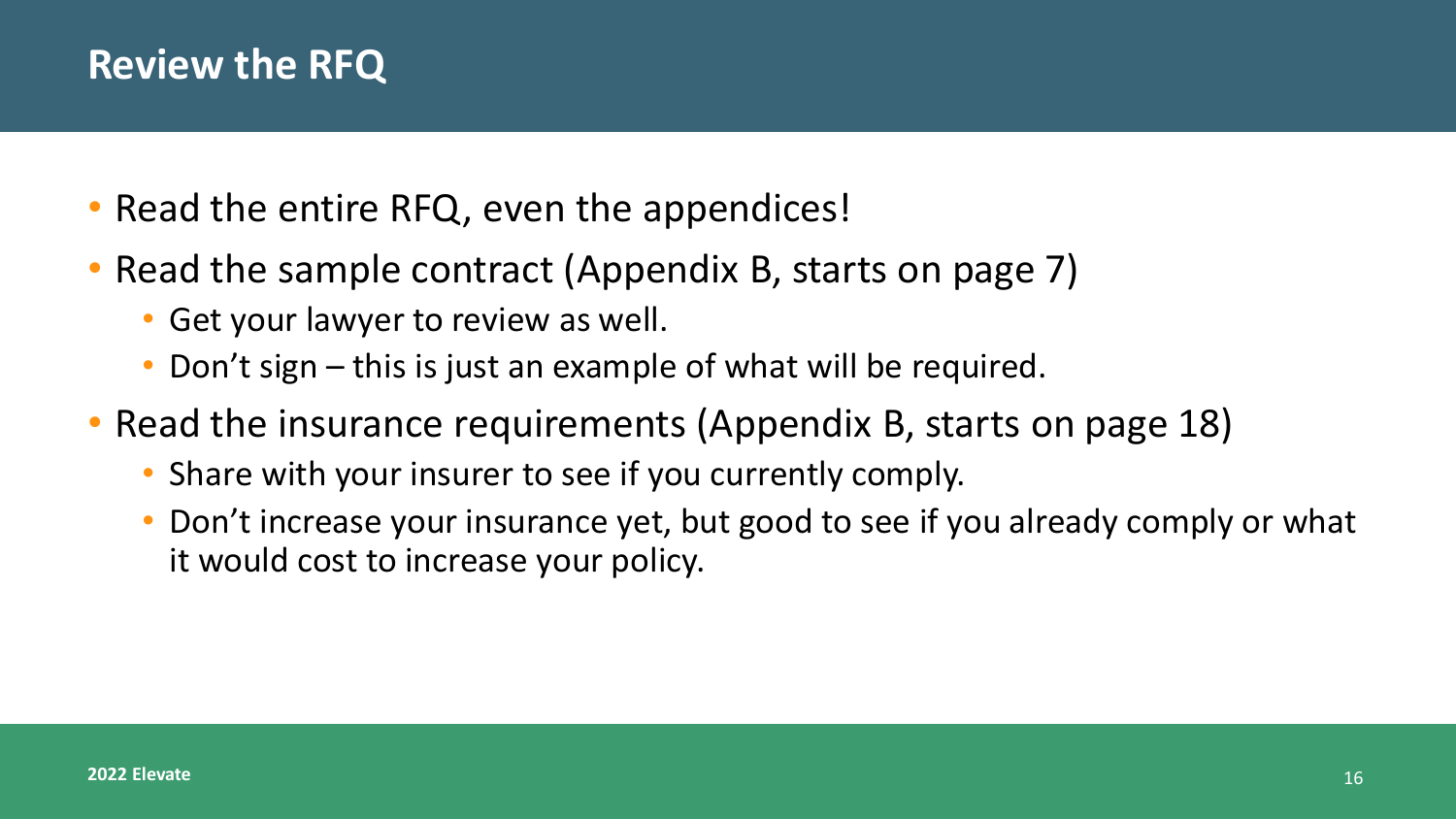# **Fill Out the RFQ Response Form**

#### • Two ways to fill out form:

- Click on document, save to your computer, fill out on computer, email to Elevate.
- Click on document, print out, fill out by hand, scan, email to Elevate.
- Important: Do not fill out without first saving to your computer.
- Provide as much info as you can. OK if you don't do some types of work.
- Carefully review and complete page 9.
- Carefully review checklist on page 10 and submit relevant items with your response.
	- Incomplete responses will not be reviewed, so triple check you are including everything.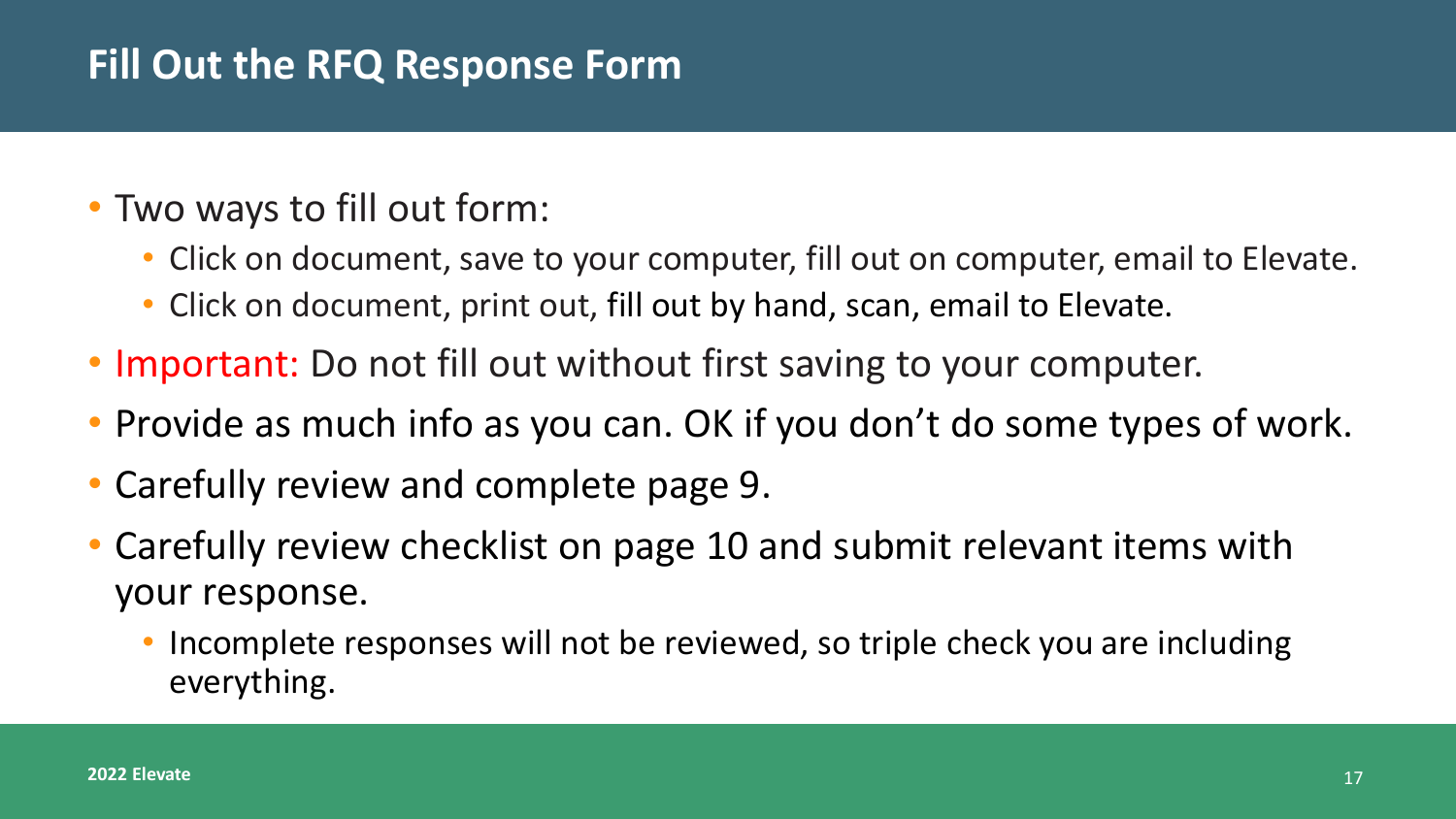| Thursday, January 27, 2022, 7:00 p.m.                      | Pre-submission information meeting                                                                                                                                                                                |
|------------------------------------------------------------|-------------------------------------------------------------------------------------------------------------------------------------------------------------------------------------------------------------------|
| Monday, February 14, 2022, 11:59 p.m.                      | Deadline to submit RFQ response *                                                                                                                                                                                 |
| Friday, February 18, 2022                                  | Elevate reviews responses and tallies scores                                                                                                                                                                      |
| Monday, February 14, 2022, to Friday, February 25,<br>2022 | Elevate vets contractors who have highest scores<br>based on submitted qualifications. Vetted and<br>approved contractors will be invited to join the pool<br>and start receiving projects on March 1. Agreements |
|                                                            | signed between Elevate and contractors.                                                                                                                                                                           |
| Tuesday, March 1, 2022                                     | Elevate assigns first projects.                                                                                                                                                                                   |

\*Responses received after Monday, February 14, 2022, may be considered on a rolling basis later in the year.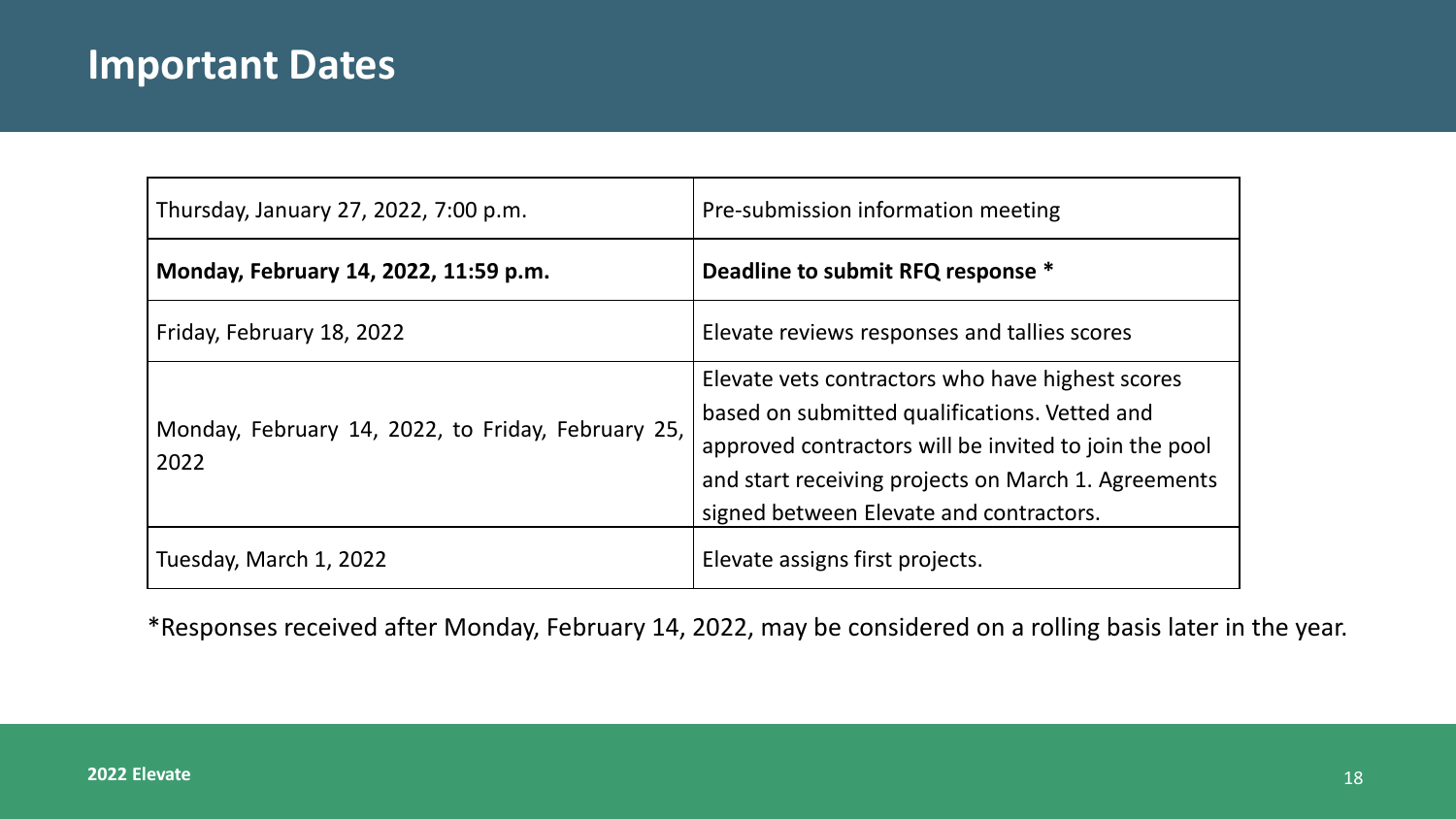

# **Why You Should Become a Participating Contractor**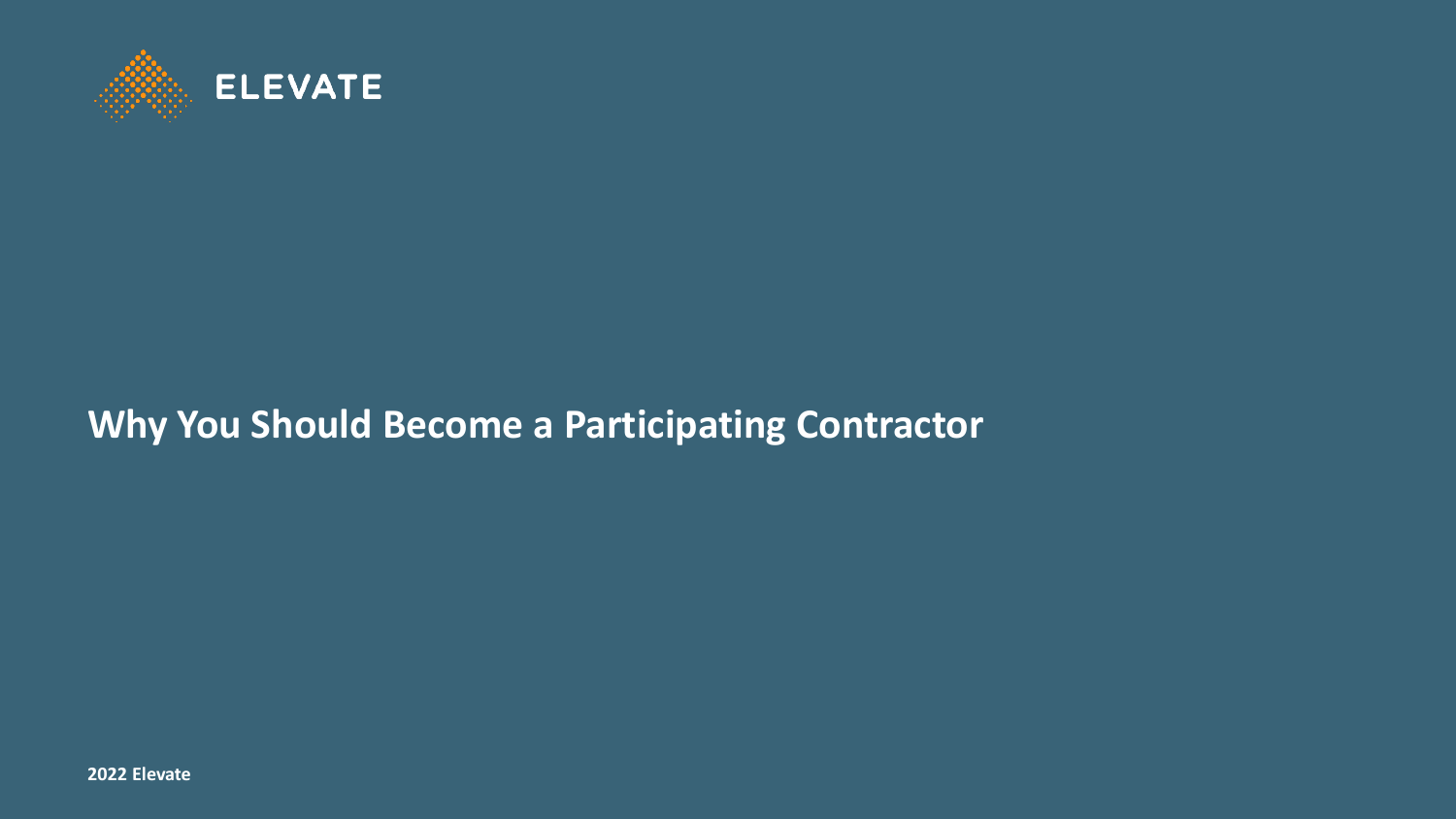### **Why Respond to the RFQ**

- Foot in the door for other Elevate and Dept. of Housing construction programs
- Dept. of Housing and Elevate want to help you succeed and grow your business.
	- Resources for trainings, help with certifications, office support, access to capital
- Change the lives of Chicago's most vulnerable residents
- Strengthen Chicago's communities one house at a time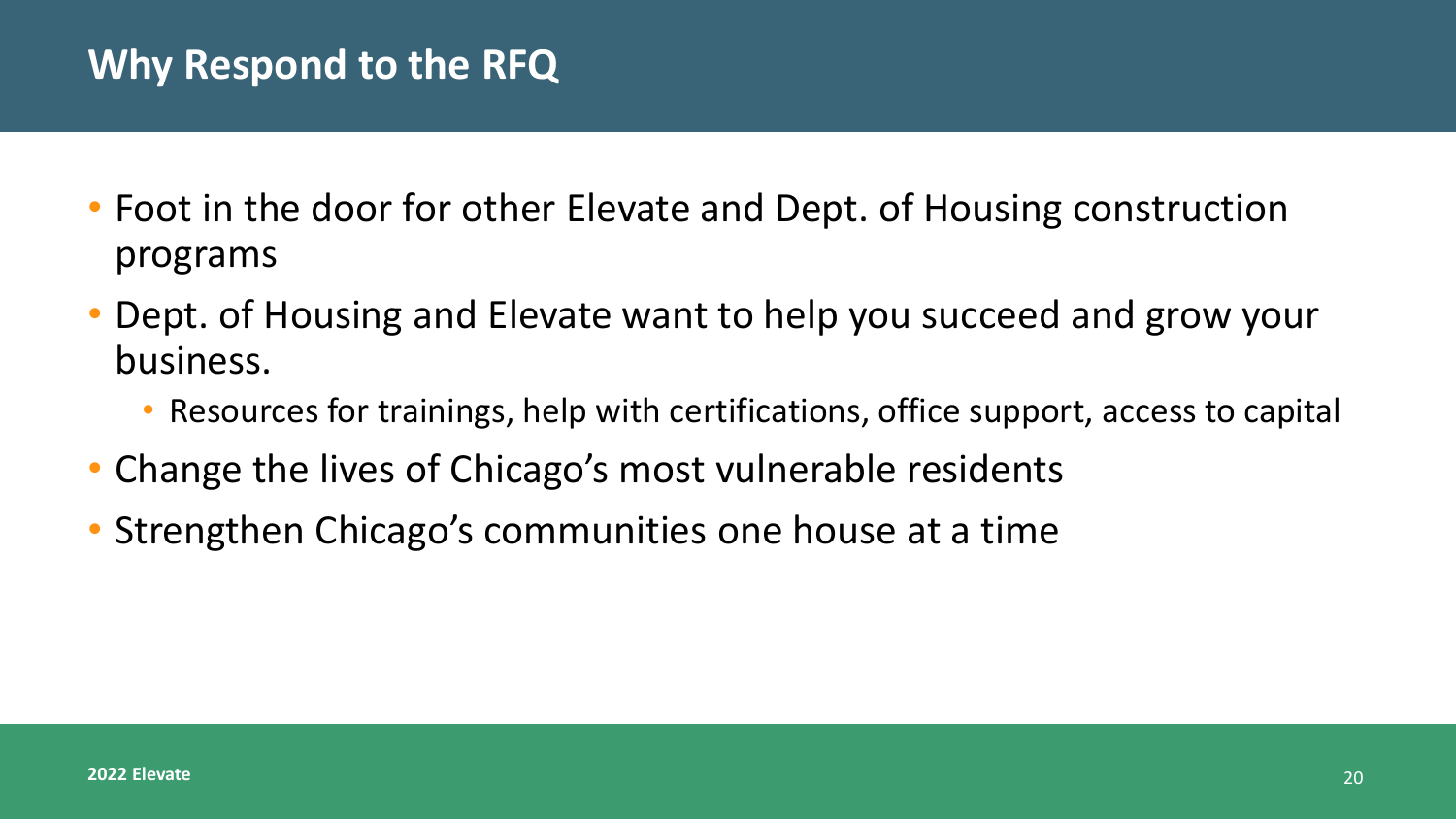